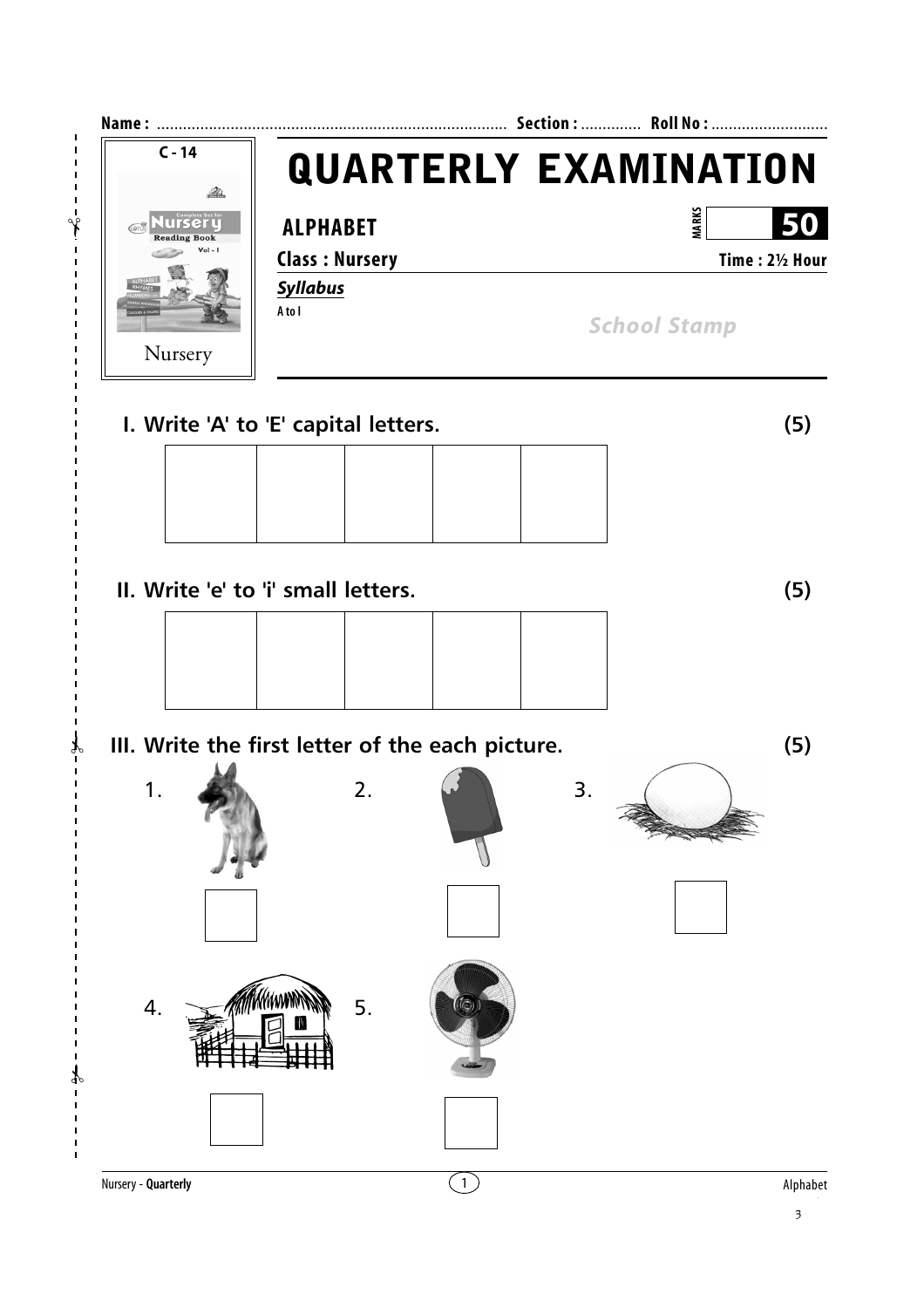**IV. Write the missing letters. (10)**



- **V. Identify the picture and circle the correct letter with which the word begins. (4)**
- 1. A F P R
- 2. G O I T
- **VI. Match letter to letter. (Capital letters) (5)**

B D

H F

D I